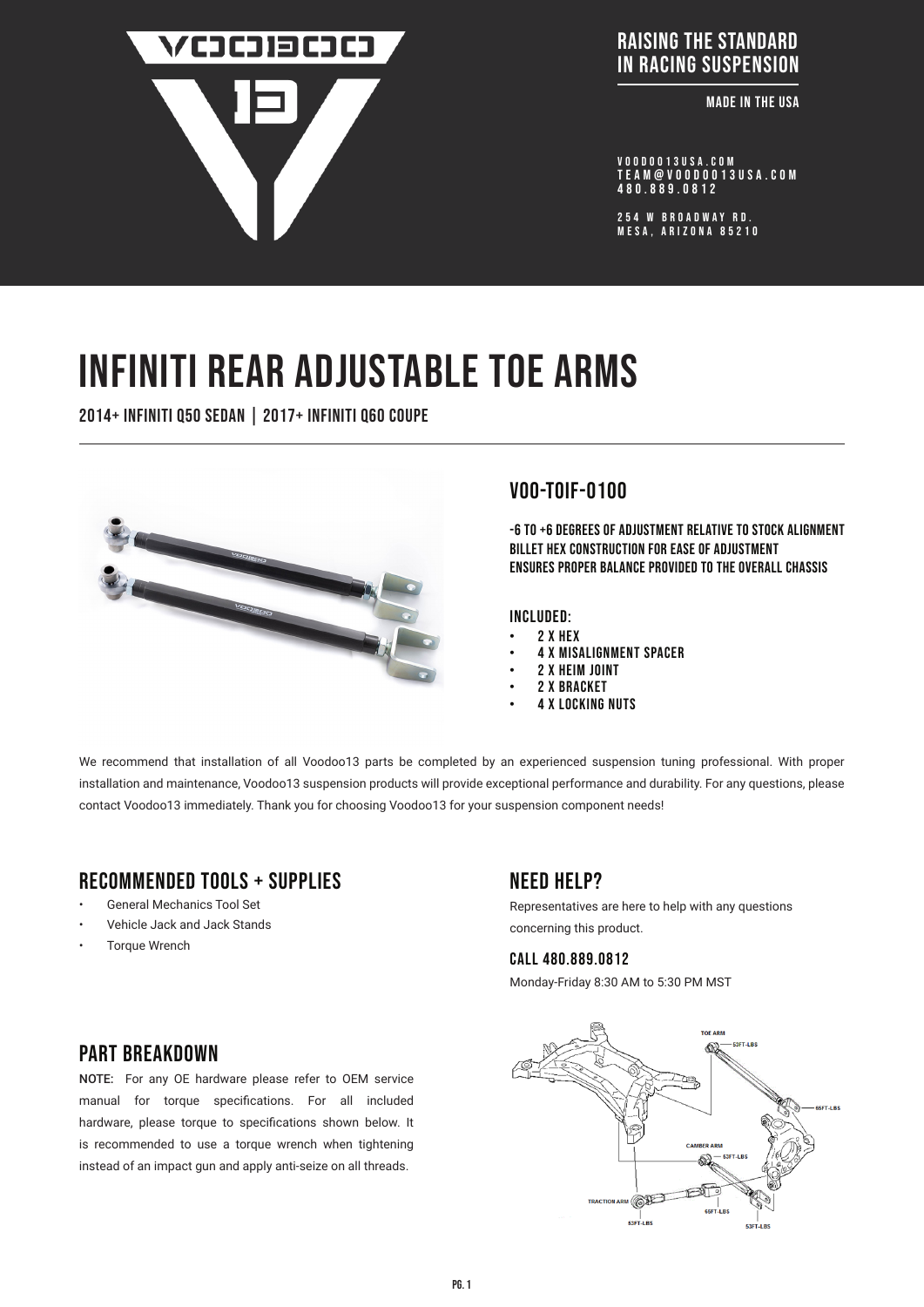

# INSTALLATION PROCEDURE

- STEP 1: Lift the vehicle to a safe height using the recommended factory lift points to work underneath the vehicle's suspension. Ensure placement of safety jack stands where recommended by the manufacturer's service manual before working underneath the vehicle.
- STEP 2: Proceed to the rear of the vehicle and remove the rear wheels.
- STEP 3: Locate the factory lower control arm on the car. Begin by loosening the bolt on the subframe side and then proceed to remove the bolt.
- STEP 4: Next remove the bolt on the knuckle side and remove the factory arm.
- STEP 5: These new arms adjust toe width simultaneously. The bracket end of the arm needs to be installed on the knuckle end and torque to 53 ft-lbs using a torque wrench. The spherical end with the spacers needs to be installed on the subframe side and torque to 53 ft-lbs using a torque wrench.
- STEP 6: Repeat steps 3 through 5 for the opposite side of the vehicle.
- STEP 7: Reinstall the rear wheels and torque the lug nuts according to the factory service manual.
- STEP 8: Lower vehicle safely back to the ground and perform a vehicle alignment. Re-check installation torque after 50 miles of continuous driving.

#### ROD END ADJUSTMENT GUIDELINES

When adjusting rod ends to the desired position, adjust so that the rod end and adjuster have approximately the same amount of thread showing. Always use the jam nuts to secure the rod end and adjuster. Never tighten the rod end into the adjuster or the adjuster in the lower control arm as a jamming mechanism.